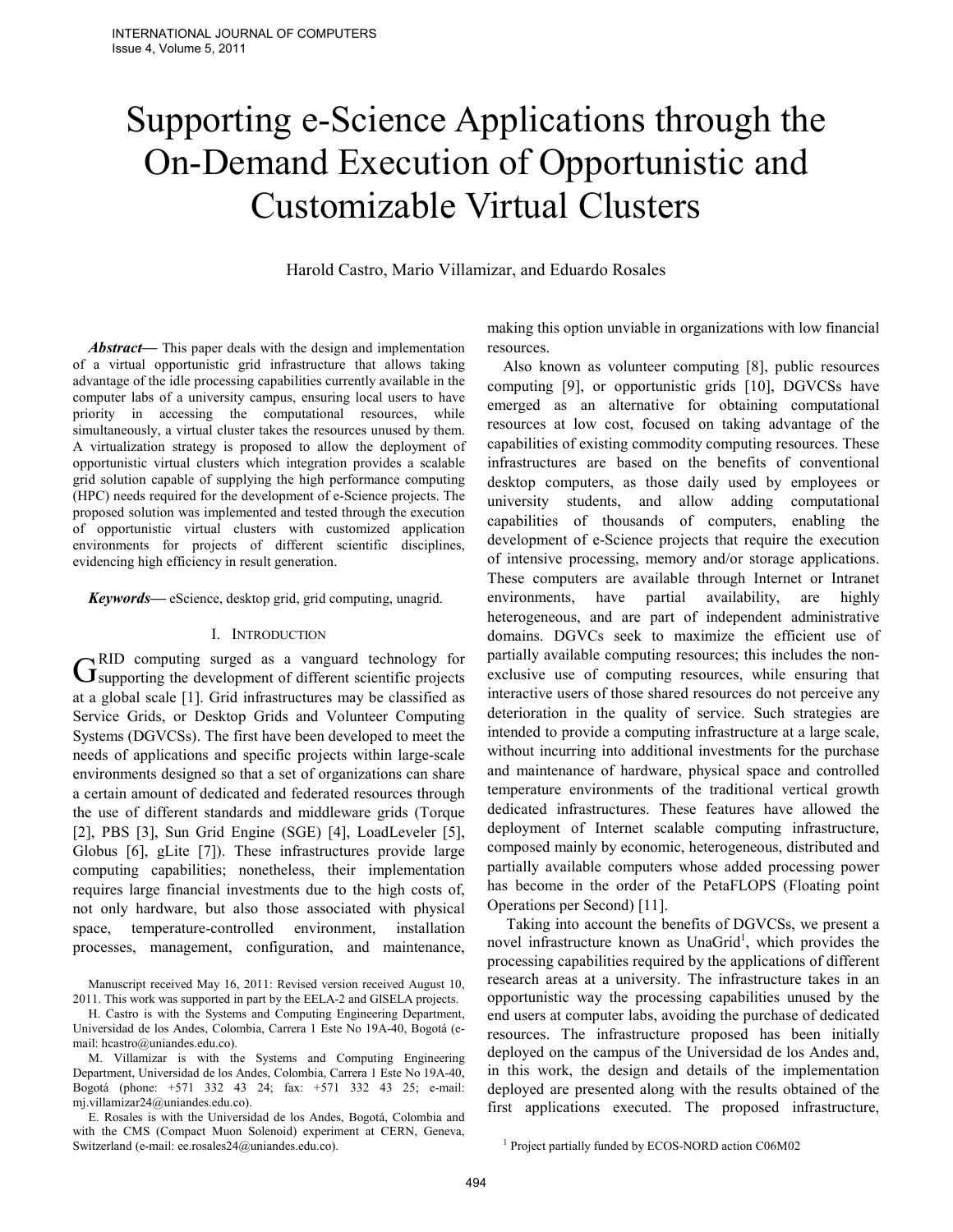through virtualization tools, allows the deployment of customized virtual clusters that satisfy the requirements of different research areas for the execution of specific applications by reusing physical resources on demand.

The paper is organized as follows: section 2 presents the related works to virtual and opportunistic grid infrastructures. The description of the design for the proposed infrastructure is discussed in Section 3. Section 4 details the implementation realized on the university campus and the results obtained from the first applications executed within the infrastructure. Section 5 concludes.

## II. RELATED WORK

An introduction to virtualization technologies paradigm to taking advantage of heterogeneous computing resources are shown in [12]; in [13] an exhaustive comparison and assessment of three virtualization technologies for HPC are put forth. Opportunistic models for selecting the resources used in the deployment of virtual clusters and grids are described in [14]. In [15] solutions for the deployment of virtual cluster and grid infrastructures are described.

Referring to taking advantage of idle computational resources, Worm [16] and Condor [17] were the first projects developed to take advantage of the idle processing capabilities available in LAN networks. The Worm project was proposed by Xerox Palo Alto Research Center (PARC) and was intended to develop Worm applications, which were executed, replicated and migrated in idle machines connected over a LAN during night hours, when most computational resources arranged in Xerox Palo Alto could be considered idle. Idle machine detection was implemented through a simple protocol that included the broadcast of a special package, making the target machines announcing their current status (idle or busy). Idle machines then received a request to boot from the network, loading their assigned Worm segment. A Worm program had several segments, each running on a different machine. The worm segments were able to communicate among themselves, so if a segment fails, they were able to locate another idle machine and run a backup segment there.

The Condor project, begun by the University of Wisconsin-Madison, has been focused in the development of a specialized load management system for different types of intensive computing tasks in LAN networks. This High Throughput Computing (HTC) project still remains in force and is aimed at the development, implementation, deployment, and evaluation mechanisms and policies that support HTC in large sets of distributed computers including the efficient use of idle computing resources. Like other batch queuing systems, Condor provides a mechanism to manage a work queue, policy planning, priority schemes, monitoring and resource management. This way, users can send to Condor an individual job or a set of jobs to be scheduled onto the available resources. Condor is responsible for placing the jobs in the work queue, choosing the most suitable resource to run a job based on a planning policy, resource matching, executing jobs,

monitoring their progress and finally informing the user about their completion. The Condor architecture is based on the master/slave model, where the master component manages the execution of jobs onto a group of slave nodes.

For taking advantage of more idle computing resources, projects like GIMPS [18] (Great Internet Mersenne Prime Search) and SETI@home [9] have used distributed resources through Internet for solving a specific problem. GIMPS is considered to be the first volunteer computing project in the world, i.e. the first resource donation project at Internet scale. The GIMPS project is a distributed computing project dedicated to the search of Mersenne prime numbers, developed by Mersenne Research, Inc. One of the major contributions of GIMPS to the DGVCSs is the use of idle computing resources through the download and installation of a thin client that allows people to donate idle computing resources for the calculation of Mersenne primes on Windows, Linux, and Mac platforms. This client is developed in the C programming language and runs as a background process in the lowest available priority in the host operating system.

The SETI@home [9] project represented the following success in allowing the scalable participation of millions of computational resources with the objective of resolving a unique problem: SETI (Search for Extraterrestrial Intelligence). The project began at the University of California, Berkeley and was credited as the project receiving the greatest computational processing time in history (University of California). SETI@home focuses on shortwave radio signals processed from space. A radio signal analysis process needs an enormous amount of computing capabilities to cover a broad spectrum with great sensitivity. In addition, signal analysis can be parallelized and does not require communication between clients, by which SETI@home efficiently uses the public resource computational model on the Internet. Like GIMPS, SETI@home is based on a lightweight agent developed in the C++ programming language and supports nearly all existing operating systems. SETI@home may run as a screensaver which includes statistical information associated with the opportunistic processing. One of the major contributions of SETI@home to DGVCSs was the organization of a strategy-award; rewarding the contribution of distinguished participants. This viral marketing strategy is a categorization of participants by the amount of computational processing contributed to SETI@home, allowing multiple users grouping to enable the competition. This categorization became ranked worldwide, and can be found on the SETI@home official website. It is backed by a set of incentives that includes personalized acknowledgement emails and public recognition on the project's official website.

Others DGVCSs projects have been developed for supporting general-purpose distributed computing project at global scale, Internet. Distributed.Net [19] was the first general-purpose distributed computing project founded by a non-profit organization under the GNU FPL (Freeware Public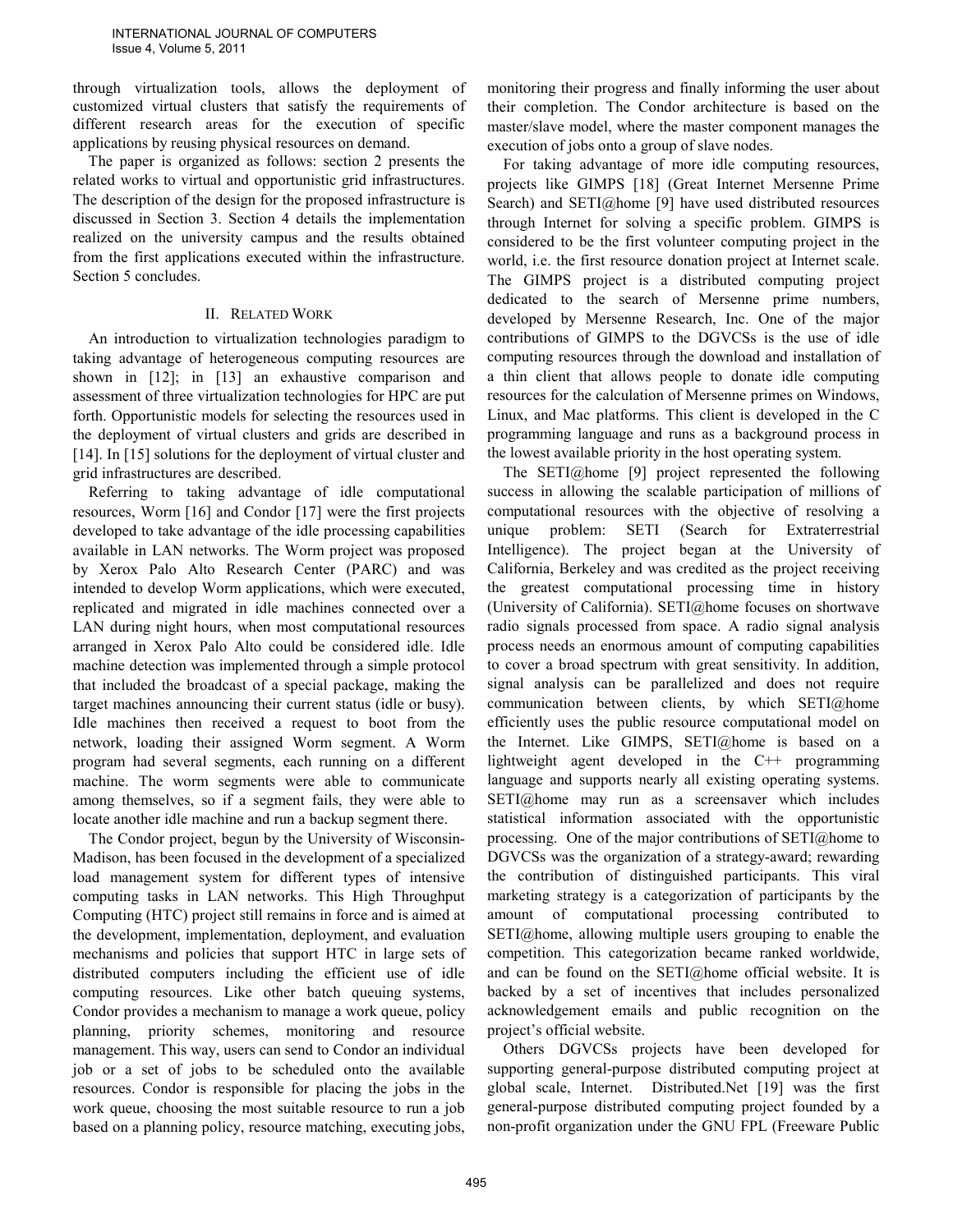License). Its greatest contribution to the DGVCSs was proposing the implementation of a general purpose distributed computing system in the world. The project has been oriented to break encryption algorithms and to search for Optimal Golomb Rulers  $(OGR)^2$ , that are especially useful for encoding and combinatorial theories, as well as for the sensor placement for x-ray crystallography and for the study of radio astronomy techniques. Both tasks are characterized by the intensive use of huge processing capabilities and by their natural distribution into non-dependent work units to generate results. Distributed.net is also based on the opportunistic execution of a thin client that was developed in the C++ programming. The system's architecture is based on a three tier client/server model (pyramid architecture) that allows the system to be highly scalable at the Internet level. The Distributed.net client communicates directly with a proxy server which is responsible for assigning the work units obtained from a centralized server. Once a client has processed a work unit, it delivers its results to its proxy server, which in turn sends them to the main centralized server. The architecture provides a basic fault tolerance mechanism to allow customers to use round-robin DNS to locate proxy servers, whenever the server originally assigned is no longer available.

BOINC (Berkeley Open Infrastructure for Network Computing) [20] represents an evolvement of SETI@home since this proposes a system for creating and operating publicresource computing projects. BOINC aims to use computing resources for the development of multipurpose scientific projects, hiding the complexities associated with the creation, operation and maintenance of public-resource computing projects by providing a set of tools for building a secure infrastructure with autonomous domain administrative servers and high scalability on the Internet. BOINC architecture is based on a client/server model, which gives clients the responsibility for requesting work units for scientific applications and for delivering results to the principal server. BOINC supports the execution of parallel applications allowing a slight communication and synchronization between clients; implements basic fault tolerance mechanisms through checkpoints while offering the possibility of integrating multipurpose projects among which some related to Grid Computing. BOINC depends on a robust central infrastructure capable of managing the multiple operations carried out by clients and lacks general support for parallel applications. The project includes all viral marketing strategies originally implemented in SETI@home, but extends them in a layout for the participation of multiple projects. Additionally, it implements a better security mechanism to protect files containing credits, granted to users for their voluntary contribution of computing resources. BOINC has led the scalable DGVCSs Internet multipurpose approach, allowing the development of multidisciplinary projects, including

 $2$  In mathematics, the term "Golomb Ruler" refers to a set of non-negative integers such that no two distinct pairs of numbers from the set have the same difference.

research on climate prediction, astronomy and high energy physics as well as grid computing projects.

New DGVCS projects have been specialized in grid computing projects of variable scalability which require the deployment of grid middleware for work unit processing that requires large computational capacities, particularly large processing capabilities beyond those offered by a single administrative domain [21] [22]. Bayanihan Computing .NET [23] is a generic framework for grid computing based on Microsoft .NET. Bayanihan implements volunteer computing by providing a PoolService Web service associated with computers that act as clients and providers (volunteers) of computing resources. The main Web service allows computation clients to create sets of tasks that are sent to volunteers for its execution and subsequent return of results. The files are downloaded by volunteers, implementing basic security mechanisms that are provided by the Microsoft .NET platform. Bayanihan allows the execution of general purpose applications. One of the major contributions of Bayanihan is the use of Web services as a platform, representing an alternative to the middleware used by all of its predecessor projects; however, Bayanihan has a coupled architecture which limits its scalability to Internet environments.

The Condor project also has been focused in the development of a framework to share and lever computing resources among different administrative domains, which has been called Condor-G [24]. Condor-G allows taking full advantage of Condor characteristics, particularly those related to the use of idle resources in an administrative domain, to the availability of tools and mechanisms for resource management and discovery, as well as to the security measures in multidomain environments provided by Globus, the standard grid middleware. Condor-G combines Globus Toolkit's multidomain resource management protocols and Condor´s intradomain resource management, allowing users to take advantage of idle computing resources from different administrative domains as if all of these belong to a single domain. Condor-G can handle thousands of works to be executed on multiple distributed sites, providing features such as monitoring and task management, resource selection, notices, policies, security credentials management, fault tolerance and management of complex dependencies between tasks. Condor-G can be used directly by end users from high level interfaces (brokers) or Web portals. Condor-G implements a new mechanism called GlideIn, with which it is possible to execute jobs by starting a Condor daemon on a remote computer without requiring Condor installation binaries to be in such computers. This allows remote computers to be part of an existing Condor pool because the Condor-G scheduler is informed of these resources' existence.

InteGrade [25] is a GNU LGPL (Lesser General Public License) grid middleware infrastructure, based on the opportunistic use of idle computing resources. The main contribution of InteGrade to the DGVCSs is the implementation of a computing-resource usage-pattern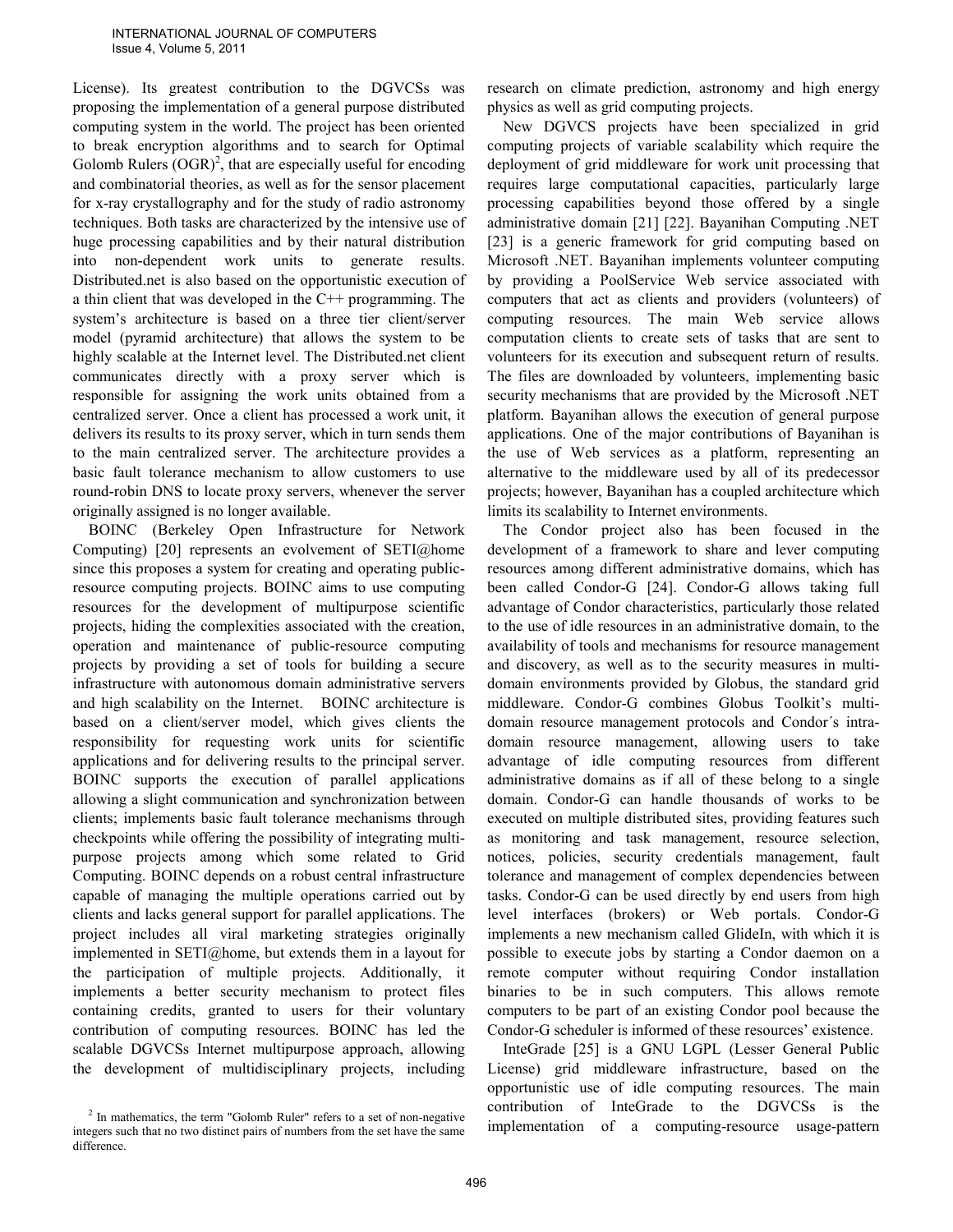analysis-component, capable of collecting statistical data and of probabilistically determining the availability of a machine [26], as well as the convenience of assigning a specific job to such a machine. This execution evolves in time, because of the permanent data collection, able to determine new prevailing patterns. Based on this component, InteGrade supports sequential, parametric (Parameter Sweep Applications) and parallel (Bulk Synchronous Parallel) applications with communication and synchronization requirements between nodes.

OurGrid [10] in an Open Source resource sharing system based on a P2P network that makes it easy to share resources equitably to form grid computing infrastructures. In OurGrid each peer represents a whole site in a different administrative domain. OurGrid offers a complete solution for the construction of opportunistic grids without human intervention for new administrative domains to make part of a grid infrastructure used for running bag-of-tasks (BoT) applications [27] [28]. The process of sharing resources is based on the principle of donating idle computing cycles in order to have access to a greater amount of computing power provided in cooperation with other participants of the grid. The OurGrid community participants should consider two fundamental assumptions; the first of these is the effective contribution of computing resources to the system by at least two peers (so one can always get resources from a different provider within the community). The second relates to the lack of QoS guarantees offered to applications deployed on OurGrid. This latter characteristic reduces the complexities associated with traditional grid economy models [29], [30], prevents negotiations between resource providers and promotes a culture of equitable resources sharing, following a best-effort strategy. The main contribution of OurGrid was the incorporation of the concept of Network of Favors [31], a partial solution to the problem of non-reciprocal participants in resources sharing system (free-riding peers) [32], to do this, each OurGrid Peer use mechanisms for locally saving information about participants that have made previous donations, allowing prioritizing requests from participants with greater credit history data. OurGrid uses an approach based on virtual machines for solving potential security problems, so it restricts an execution environment with limited hardware and software resources of the physical machine (those assigned by a type II hypervisor [33]). OurGrid also provides robust security mechanisms based on private and public keys to certify the authenticity of messages sent using OurGrid protocols. These mechanisms are seeking to prevent denial of service attacks caused by malicious participants.

Finally, the LHC (Large Hadron Collider) project proposed the use of some DGVCSs to tackle the huge computing requirements from the different experiments (ATLAS, CMS ALICE, LHCb, TOTEM y LHCf) currently in execution. Initially the LHC developed a solution for using the underutilized computers of the CERN infrastructure; this solution is called Compact Physics Screen Saver (CPSS) [34].

The CPSS system uses a modular lightweight screensaver installed in the desktop CERN computers for taking advantage of their computing capabilities, in a non-intrusive manner. CPSS uses a centralized Web application server which contains the whole tasks to be executed and the applications used by the clients. CPSS have been deployed in hundreds of computers; however its scalability is limited to the number of desktop computers available at CERN. To take advantage of more computing capabilities, the LHC began to use the BOINC platform in a project called LHC@home [35]. This project uses the processing capabilities of millions of computers distributed through Internet provided by the BOINC project. These capabilities have been used for running different types of application with low data transfer. In the LHC@home several approaches were developed for integrating opportunistic and dedicated infrastructures.

In CPSS and LHC@home projects, each application used by CERN must be ported, in the case of CPSS project to the operating system where the screensaver is executed and in the case of LHC@home to the BOINC platform, this involves major efforts and it is not a scalable solution. A new solution, called CernVM [36] using virtualization technologies to solve the problem of portability of applications was developed. In CernVM, each volunteer downloads a virtual machine image which has a CERN customizable environment with the required application. The use of virtual machines allows that the same application to be executed on heterogeneous operating systems and hardware. Two new problems arose due to the use of virtual machines, the first associated with the size of the virtual machines (between 8-10 Gigabytes), and the second with the virtual machine and application updates. For solving these problems, a new and innovative solution was developed to manage virtual machines and applications. The volunteers initially download a lightweight virtual machine (of around 100 MB), called thin appliance, whose size is incremented the first time that is configured (until 1 o 2 Gigabytes). The virtual machines do not contain the LHC software or grid middleware; on the contrary, the software and its dependencies are accessed from one or several servers. CernVM has published several virtual machine images that can be downloaded by volunteer users with different hypervisors (VMware, Virtual Box, KVM (Kernel-based Virtual Machine), Microsoft Hyper-V, Parallels [37], Xen y Amazon EC2) and architectures (32 y 64 bits).

Taking into account the benefits of DGVCs for taking advantage of idle processing capabilities and the DGVCS projects that have already been developed, in this paper we present a novel infrastructure that allows the creation and execution of customized execution environments that do not impose any restriction on the grid or cluster middleware (described above), applications, configurations, or parallel programming technology to be used. UnaGrid also uses virtualization technologies that allow users, with basic IT knowledge, to autonomously deploy customized virtual clusters on the same physical infrastructure that is shared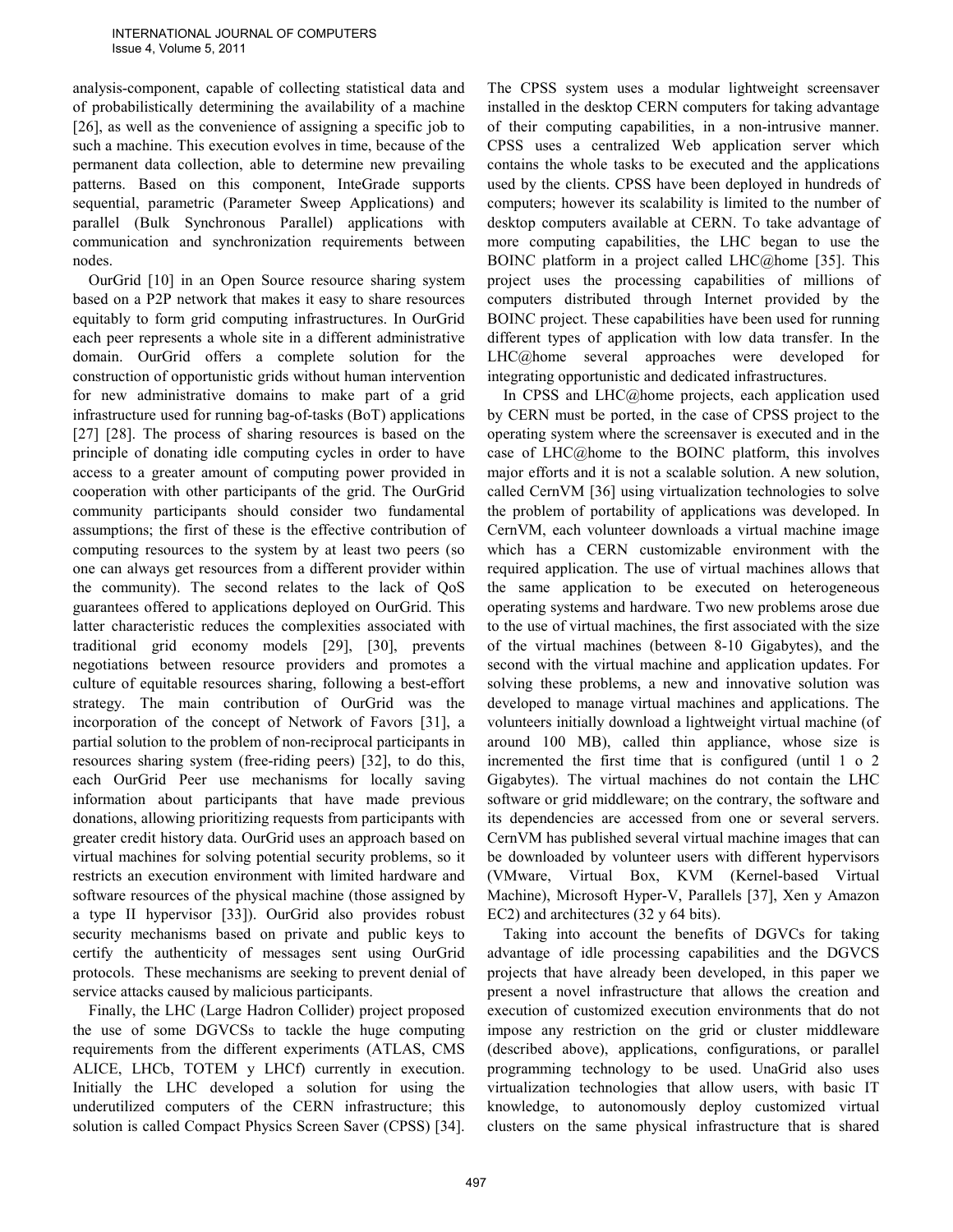through an opportunistic approach. The virtual infrastructure proposed seeks to efficiently take advantage of the idle processing capabilities available in computer labs on a university campus to forming a scalable opportunistic virtual infrastructure, totally available for the development of e-Science projects with different middleware, application and configurations requirements.

# III. UNAGRID ARCHITECTURE

The main requirement of the UnaGrid architecture is to flexibly take advantage of the idle processing capabilities available in computer labs on a university campus. Thus, making the development of projects within different research areas possible, through the deployment of an opportunistic infrastructure that allows the execution of applications with high processing and customized execution environments on demand. In order to achieve this objective, the opportunistic infrastructure must allow the execution of a wide variety of applications with specific requirements (versions, dependencies, middleware, etc.) due to relevance of facilitating the execution of applications within its native environments, guaranteeing high usability for end users. What we call Customized Virtual Cluster (CVC) is introduced within this context as a set of commodity and interconnected desktop workstations executing coordinated virtual machines through virtualization technologies. All of these virtual machines on execution make up a processing cluster.

Virtual machines take advantage of the unused physical resources by end users while they carry out their daily activities without perceiving any loss in the quality of the service. This is achieved by executing the virtual machines as low-priority background processes, guaranteeing that the end user has available all of the computational resources (if such is required), while the virtual machine only consumes the resources that the end user is not using (or all of these in the case of unused computers). Each CVC can be deployed on hundreds or thousands of commodity desktop computers in which a virtual machine image is stored and roles as a CVC slave; using a single dedicated machine for each CVC to support the master role.

A distributed file system such as NFS or AFS for handling the data of a CVC may be used. Regarding the integration of dedicated processing resources to the opportunistic infrastructure, all what is required is the installation of a dedicated cluster or grid which communication infrastructure and configurations must be interconnected with the virtual infrastructure.

Taking advantage of the facilities provided by the virtualization technologies allows each research group to establish and configure CVCs on virtual machines and deploy them on different computer labs. The deployment of a CVC requires that the virtual machines have a specific configuration regarding applications to be used by the research group and cluster or grid middleware such as Condor, Sun Grid Engine, PBS, Globus, gLite, etc. The idea is to recreate as exact as possible the environment a researcher is used to have in a real cluster (something similar to what it is achieved in Grid5000 [38] or cloud computing approaches like Open Nebula [39], but in dedicated machines). Our strategy facilitates the different research groups to deploy several CVCs by using the same physical infrastructure. This is achieved by storing an image of each one of the possible CVCs that may be executed on each physical computer, thus facilitating the reutilization of resources and guaranteeing better quality of service to CVC users. The solution is focused on the exclusive execution of a virtual machine for each physical computer with the objective of avoiding resources competing among different virtual machines.

Our strategy solves the problems associated with the lack or sub-utilization of preexisting computer labs thus promoting the sharing of resources and the collaborative work among research groups. Nonetheless, the need exists to schedule and control the CVC deployment on demand. To solve this problem, a Web Portal called ¨GUMA – Grid Uniandes Management Application¨ was developed, which allows end users of different research groups to deploy on demand CVCs on physical infrastructures shared, for specific periods, allowing the virtual machines to execute as long as they are being used. Administration tools are also provided in this portal for analyzing and visualizing the status of the physical and virtual resources of the computer labs.

Some applications require non-conventional processing capabilities, which may exceed the capabilities, offered by an individual CVC, to solve this, the CVC addition becomes necessary, which process is viable through three alternatives: the first alternative consists in the configuration of CVC images within a computer laboratory to make up part of another existing CVC; the second alternative is focused on taking advantage of the aggregate capabilities of computer resources offered by some schedulers such as Condor and SGE; the third alternative is focused on installing a grid middleware on master nodes, which allows the execution of applications on different CVCs or a mix of a CVC and a dedicated infrastructure.

The first two alternatives are focused on taking advantage of the capabilities offered by the schedulers; the first requires less effort for its deployment. However, these alternatives require the installation of the same scheduler in all CVCs, which limits the flexibility of the solution. In order to solve this, the third alternative (which requires more effort in configuring and administrative agreements) allows the addition of the CVC processing capabilities with different schedulers. For instance, Globus allows this functionality and additionally allows the use of other tools and protocols that are very useful for creating grid solutions such as: management mechanisms for security, management, transference, replication, data management, among others. This type of solution, for sharing processing resources among different CVCs, requires the implementation of different security mechanisms. The infrastructure proposed makes use of the Globus Toolkit 4.2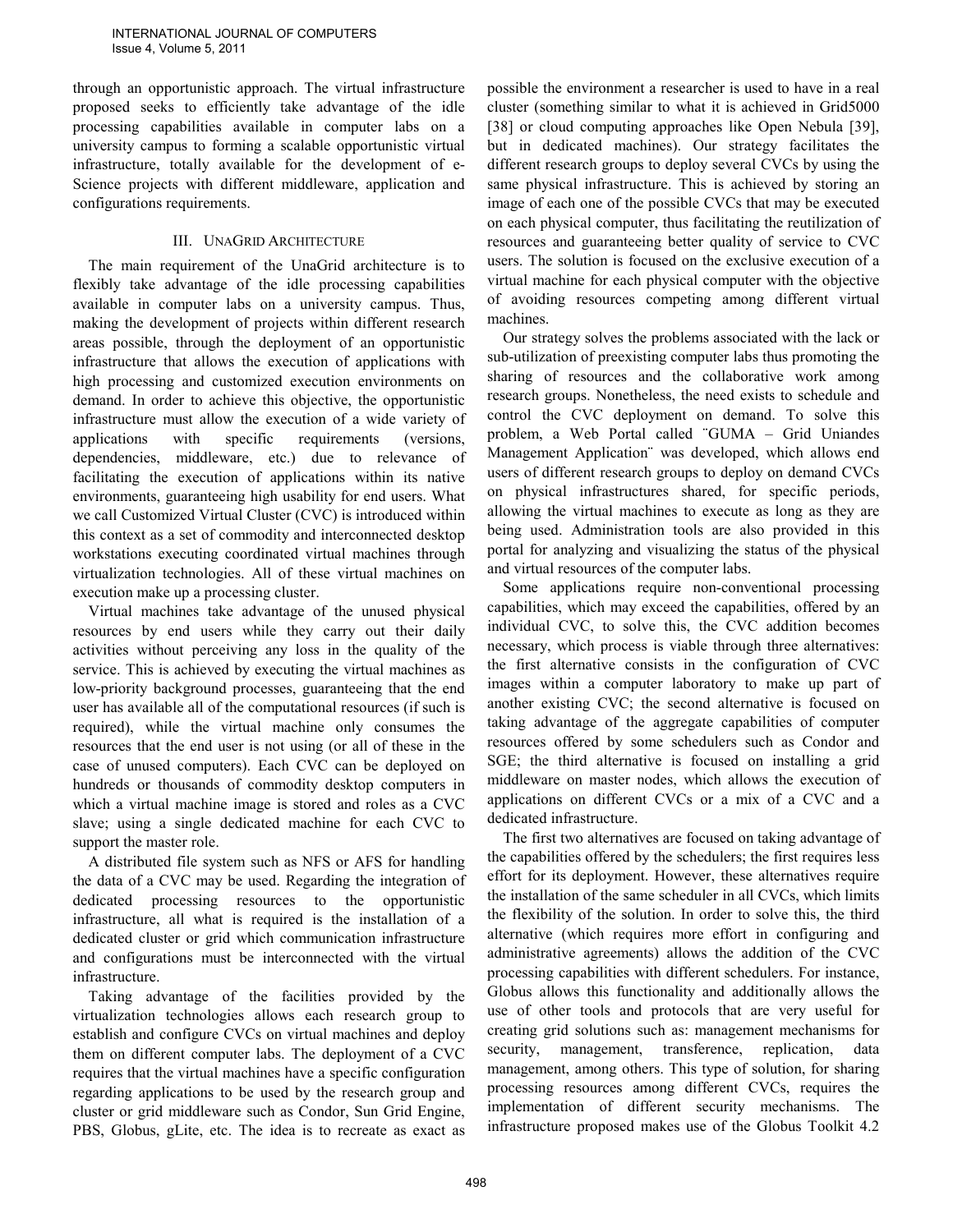Security Infrastructure. The installation of a certificate authority (CA) on the university campus became necessary for the interaction and utilization of clusters (CVCs or dedicated) between the different research groups.

In order to use the CVCs, the users may send jobs to the queue scheduler and/or to the grid middleware installed on the CVC master machine. With regard to solutions involving Globus, this middleware facilitates users to submit jobs to different clusters because they only need to learn the Globus syntax, which allows them to use the different clusters in a transparent manner. The proposed scheme is illustrated in Fig. 1.

The opportunistic infrastructure proposed allows taking advantage of the idle power processing in a 24x7 scheme and, additionally, can be deployed on desktops that have Windows, Linux and Mac as their operating systems, since the entire deployment is based on the use of virtual machines.



Fig. 1 architecture of the proposed opportunistic virtual grid infrastructure

## IV. IMPLEMENTATION

The proposed infrastructure has been deployed in three computer labs (Wuaira 1, Wuaira II and Turing) at the Universidad de los Andes; those computers have Windows XP as their base operating system. This deployment has allowed providing processing capabilities to projects within different research areas (see Section 4.2). Each laboratory has 35 computers which have an Intel Core 2 Duo (1.86GHz) processor and 4GB of RAM memory. For the network interconnection, all CVC slave nodes are in a Gigabit Ethernet LAN network and the master nodes run on a dedicated server outside the computer labs (for stability reasons). For communication between the master and the slave nodes, a multilayer switch of Gigabit Ethernet links is used. Four different CVCs have been deployed on this physical infrastructure. To support the demand for superior processing capabilities to those provided by an individual computer lab, some CVCs master nodes, located on a VMware ESX dedicated server, have installed the Globus Toolkit 4.2 middleware.

The VMware virtualization software has been used for the

deployment of the virtual infrastructure. Virtual machines playing the slave role of the virtual clusters have assigned both cores and 1GB of RAM memory, while the master node has assigned two cores and 2GB of RAM memory. Another virtual machine was additionally configured and it operates as the CA for some CVCs. This CA generates the digital certificates for master nodes and CVC users. NFS is used for data management within each CVC which server is located in a NFS-NAS server solution; this provides sufficient storage capacity for storing the files shared with all the slave nodes.

The process for submitting jobs to the opportunistic infrastructure consists in the entry of users to the CVC master machine through SSH (some application deployed provide Graphical User Interfaces GUIs for sending jobs to UnaGrid infrastructure), the jobs may be sent by the users to the cluster scheduler or Globus. In the first case, the jobs are executed with the machines available in the CVC, which the master node makes part, while in the second case the user may utilize the processing capabilities of the grid infrastructure built through the addition of several CVCs.

The deployment of CVCs is executed on demand through a Web portal known as GUMA, in which open technologies are used, such as Java Server Faces (JSF), Enterprise Java Beans (EJB), GlassFish, and MySQL. Regardless the administrative domain, this application executes and manages the CVCs. Multiple execution tests, supported by the active directory services of two domain controllers (Windows 2003 and 2008 Server) have evidenced high level of performance in the CVC execution, such as the launching of 35 virtual machines in less than 5 seconds and their afterward shutdown in less than 4 seconds. GUMA manages the remote execution of the instances of the virtual machines executor (VMware Workstation) in the computer resources available, allowing the CVC deployment on demand. This application utilizes the client-server scheme that, through authentication, authorization, and confidentiality mechanisms, provides multiple services for managing the grid from light clients, hiding the complexities associated to location, distribution, and heterogeneousness of the computer resources, facilitating the autonomy of the involved administrative domains and offering an intuitive graphic interface to end users. Administration services include the selection, startup, shutdown, and remote monitoring of the physical and virtual machines as well as query of all instances in execution by the different users. The scheme for the infrastructure deployed is illustrated in Fig. 2 and a GUMA GUI is shown in Fig. 3.

## V. CVCS DEPLOYED

The infrastructure has been used in projects of different research areas such as chemical engineering, industrial engineering, bioinformatics and dedicated grid infrastructures; all applications executed are bag-of-tasks style.

# *A. Chemical Engineering CVC*

In the chemical engineering area we developed the BSGrid application [40] to simulate the Bacillus thuringiensis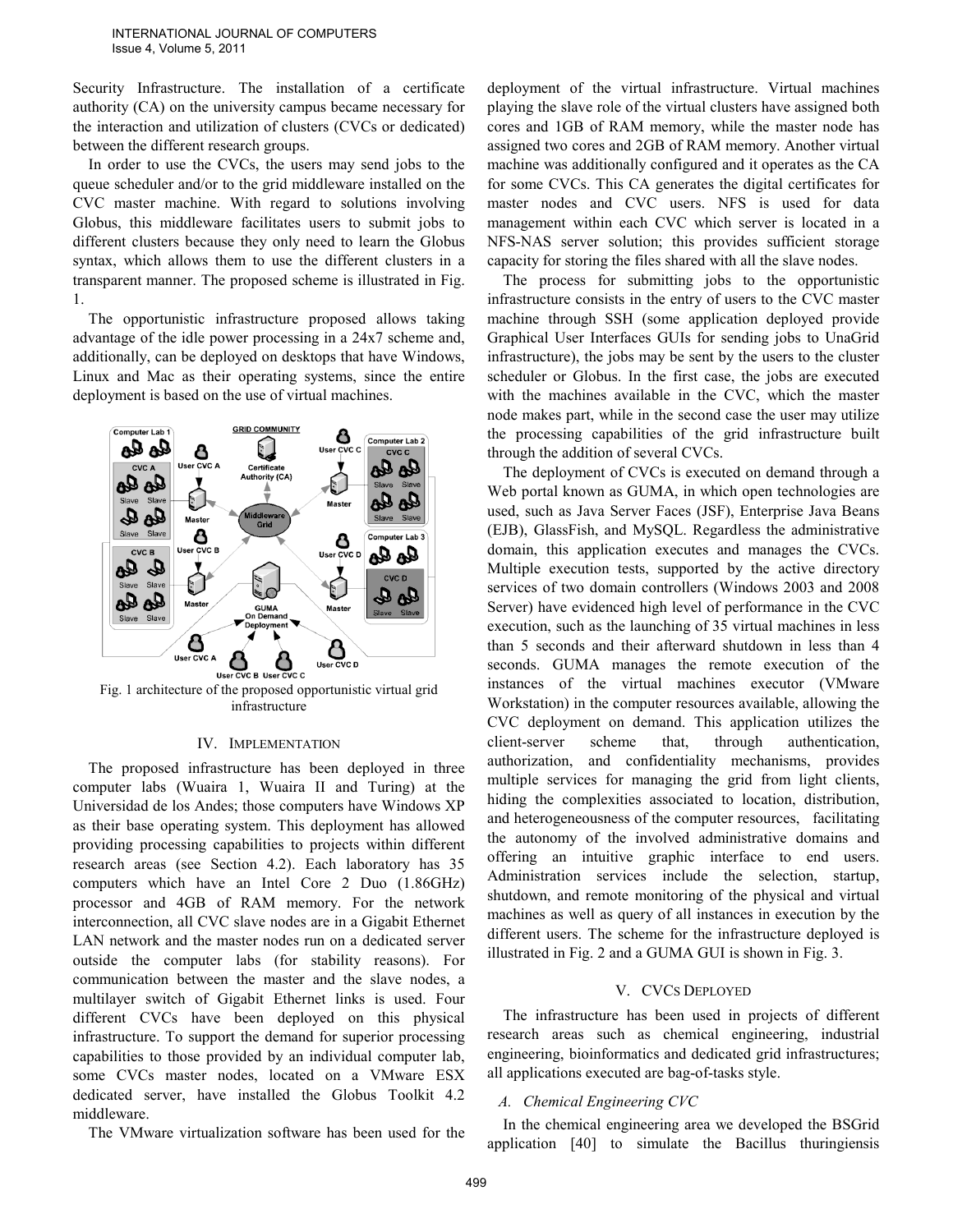INTERNATIONAL JOURNAL OF COMPUTERS Issue 4, Volume 5, 2011

bacterium. Bacillus thuringiensis (B. thuringiensis) is a gram positive spore forming bacterium widely known by its capacity to synthesize δ-endotoxins which are used as biopesticides representing 90% of the total biopesticide market in the world due to its high affinity, no harm to other species (including vertebrates) and low environmental impact. For instance, in Colombia they can be used for a typical problem in the insect control of maize crops. However, these biopesticides only participate in the 5% of the total pesticide market in the world; due to industrial-scale fermentation cannot obtain a high concentration of the δ-endotoxins, so the production of biopesticides has a high cost. Several computational methods and approaches have been developed to simulate the behavior of these bacteria, which allows analyze the behavior of this organisms along the time without involve the high cost associated with experimental tests; however they require large processing capabilities.



Fig. 2 opportunistic virtual grid infrastructure deployed

To support large processing capabilities a CVC has been deployed in one computing room (Wuaira 1) and several BSGrid simulations have been executed on it for determinate the optimal conditions under which the B. thuringiensis δendotoxins are produced (the chemical results of the simulations are described in [41] and [42]). The CVC has configured the Condor scheduler version 6.7.1 and Debian 4.0 operating system. Each simulation is executed for a bacterium population which model is defined by a user through a GUI. Once defined the model, a complete simulation is executed as a batch process in the CVC, each bacterium of the population is executed as an independent job in a CVC virtual machine, and the simulation results are stored in a relational database. Once all the population has been executed, the users can query the database results through GUIs. The architecture of the infrastructure deployed for this project is shown in the Fig. 4.



Fig. 3 GUMA graphical user interface



Fig. 4 chemical engineering CVC

# *B. Bioinformatics CVC*

Bioinformatics research projects require the use of diverse heterogeneous types of applications and computational tools for different analyses, which demands technical expertise of commands and specific parameters of tens or even hundreds of applications, as well as the management commands of distributed infrastructures and the manual coordination for executing bioinformatics workflows. These tasks require each researcher has to spend a significant time and effort learning the technical utilization of all these computational tools. To facilitate the use applications, the transparent use of high performance computing infrastructures and the automatic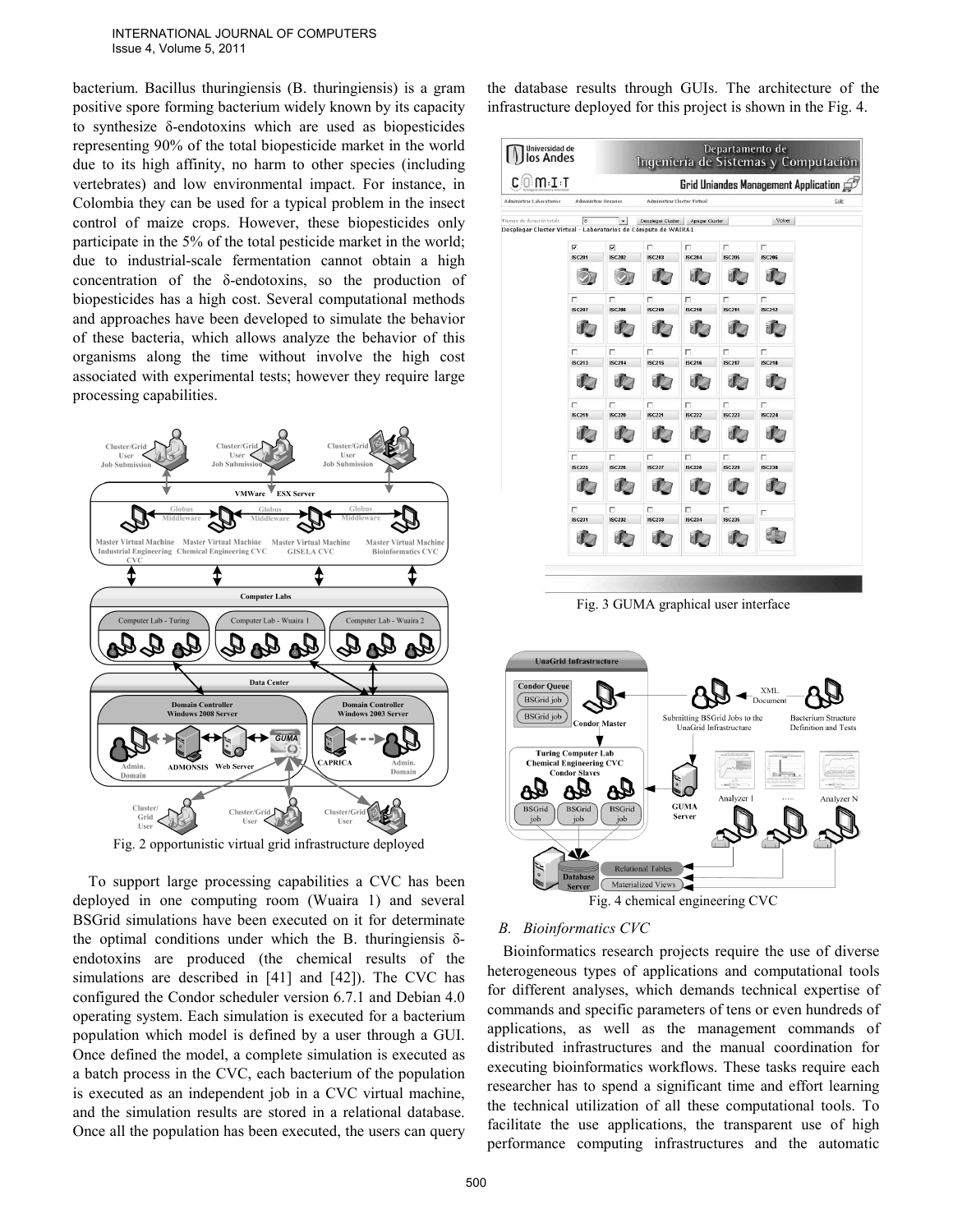management of workflows, we have been configured and adapted, the LONI Pipeline application, developed by the Laboratory of Neuro Imaging (LONI) of the University of California Los Angeles (UCLA) [43] [44]. LONI use a clientserver model and a GUI that allows the easy creation, validation, execution and monitoring of workflows, allowing researchers to focus on the analysis of data generated by the workflows and not on technical issues of computer systems. Any suite of applications that can be executed through line command can be integrated to a LONI Pipeline installation; each application is integrated as a LONI module.

A CVC with several bioinformatics application, the Sun Grid Engine (SGE) 6.2u5 scheduler, and Debian 5.0 operating system has been configured. Two computer rooms (Wuaira 1 and Wuaira 2) and a dedicated cluster with 5 servers are used, in total 180 cores are available for processing, 140 from UnaGrid infrastructure and 40 from the dedicated cluster. The LONI Pipeline server and the SGE master have been installed in the same dedicated machine. From its installation, we have developed the LONI Pipeline modules for several bioinformatics application like HMMER, BLAST, Mr. Bayes and InterPro Scan, which are compute-intensive. A user authentication module were created and configured in the LONI server and now the bioinformatics researchers use the LONI Pipeline client as a tool for creating, implementing and managing workflows in bioinformatics projects, which are executed in the CVC. This application has been used in the development of several projects of genomic related to coffee and yucca, which seek genomic analysis to improve coffee, potato and yucca production affected by different biological organisms that decrease the production [45] [46]. The infrastructure deployed in the LONI Pipeline installation is shown in Fig. 5.



Fig. 5 bioinformatics CVC

## *C. Industrial Engineering CVC*

In the industrial engineering area, we developed two different frameworks for solving optimization problems: JG2A [47] and pALS [48]. Java Grid-enabled Genetic Algorithm (JG2A) is a new generation of the Java Genetic Algorithm (JGA) framework for rapid prototyping of evolutionary algorithms that exploits parallelism in genetic algorithms in two ways: first, it allows the execution in parallel of a large set of instances (instances parallelization); and second, it provides parallelization of the population evaluation (population evaluation parallelization). The instances parallelization has been used in different parameter tuning experiments of vehicle routing and route design problems. The population evaluation parallelization is particularly useful for hard black-box optimization problems where the fitness function evaluation embeds a discrete-event or finite-element analysis simulation.

pALS acronym for parallel Adaptive Learning Search is a computational object oriented framework for the development of parallel and cooperative metaheuristics for solving complex optimization problems. The library exploits the parallelization allowing the deployment of mainly two models: the parallel execution of operators and the execution of separate instances or multi-start models. pALS also allows to include in the design of the problem's solution cooperation strategies such as the islands model for genetic algorithms or the parallel exploration of neighborhoods in metaheuristics derived from local searches, including a broad set of topologies associated with these models. pALS has been successfully used in different optimization problems and has proven to be a flexible, extensible and commanding library to promptly develop prototypes offering a collection of ready to use operators that encompass the nucleus of many metaheuristics including hybrid metaheuristics. Due to the large processing capabilities required for solving these optimization problems, JG2A and pALS can be deployed in a heterogeneous computational environment enabled by a grid solution based on Globus as the middleware grid, and Condor as the local resource manager.

For running JG2A/pALS simulations a CVC have been deployed in a computing room (Turing). A dedicated machine have been used for the CVC master, this machine has installed Globus Toolkit 4.0 and Condor 7.0. All machines have Debian 4.0 operating system. The tasks are sent by users through a JG2A/pALS interface to GRAM (Grid Resource Allocation Manager) and then GRAM send the tasks to Condor scheduler which distribute them among the Condor slaves. The infrastructure deployed for running JG2A/pALS tasks is shown in Fig. 6.

## *D. GISELA CVC*

Universidad de los Andes participates in the EELA-2 (Escience grid facility for Europe and Latin America) project and we have an EELA-2 certified site (VO Uniandes) [49]. The last CVC deployed has been used for the integration of the UnaGrid infrastructure with a service grid infrastructure, as EELA-2. The EELA-2 sites use the gLite middleware for their operation, and they use several gLite components installed and configured in dedicated servers. As the number of such servers is limited, a project has been developed to integrate the UnaGrid processing capabilities to the EELA-2 local infrastructure on demand. The EELA-2 site is managed by the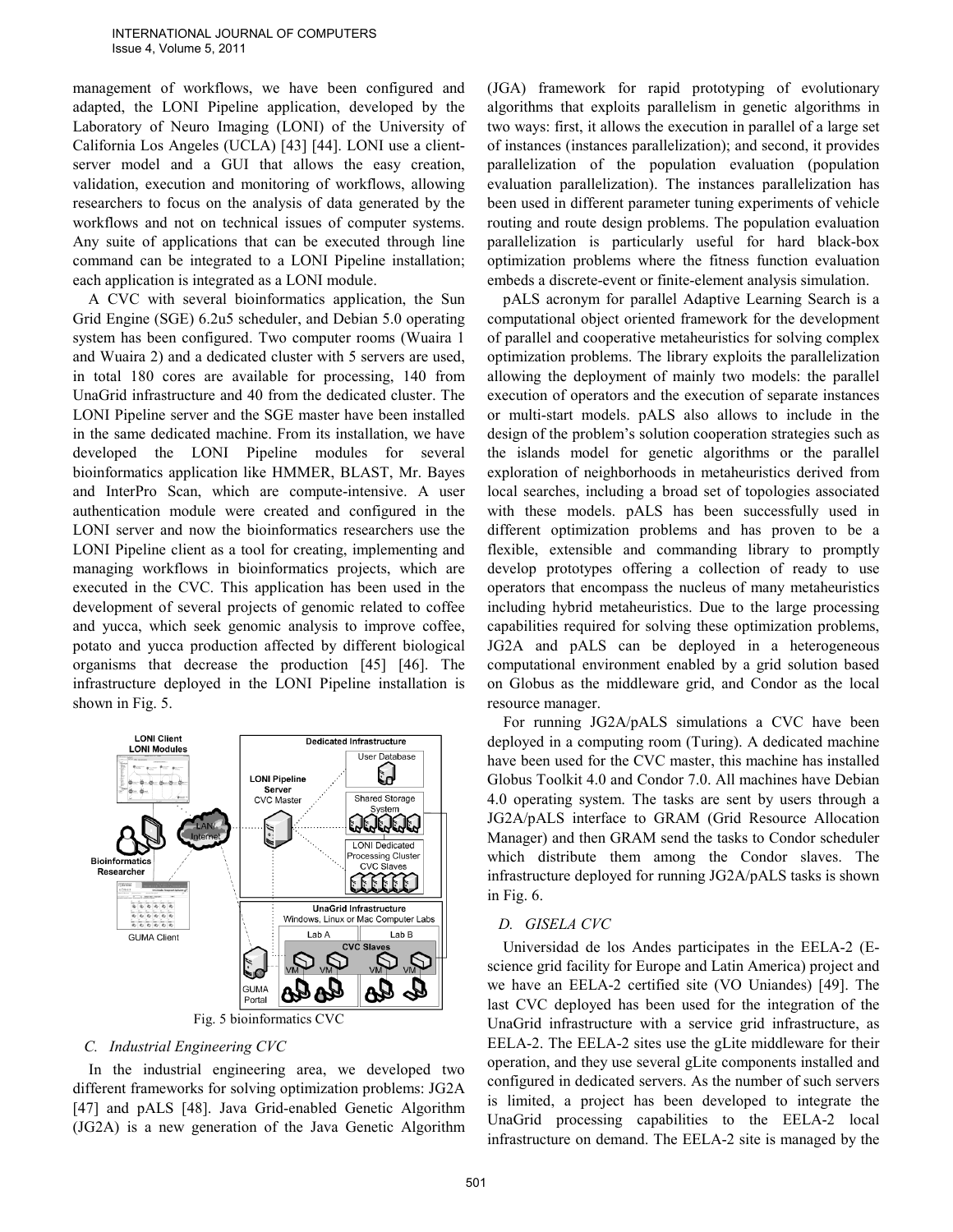DTI (University Technology Office). This site is currently a Resource Centre (RC) certified for using the gLite middleware. This RC currently offers 5 services guaranteeing the correct operation of the entire system: Information and monitoring service (BDII – RGMA), Security Service (CA-VOMS), Data Service (SE – LFC), Job Management Service (CE – WMS – UI) and Registration Service (RA).



Fig. 6 industrial engineering CVC

The integration has been achieved by creating a CVC with the gLite middleware installed and configured [50]. This scheme has the basic components of the gLite infrastructure for job execution which are the Computer Element (CE) which is the point of entry to the local queue system (PBS, LSF, condor), and the Worker Nodes (WNs) which are in charge of job execution. The CE is installed within an ESXi server; and the WNs (35 total) are installed in a computer room with the PBS scheduler. The CE and the WNs are virtualized and they are executed on demand, by DTI staff, through GUMA. The CE is connected to the WMS (Workload Management System) belonging to the VO Uniandes from where jobs may be sent to be executed. In Fig. 7, the integration architecture of the opportunist virtual cluster to the VO Uniandes service infrastructure is shown.



## VI. PERFORMANCE EVALUATION

Table I summarizes the execution time benefits of using Unagrid. Although these results are important as they show the gain in time that can be easily obtained by researchers, we were more interested on measuring the impact of sharing a physical machine between an end user and a CVC's node. To do this, we executed four types of tests: i) measuring the impact on end users when a CVC executes intensive processing applications (Fig. 8.a - 8.c). ii) Measuring the impact on the end users when they execute storage intensive applications  $(I/O)$  (Fig. 8.d - 8.f). iii) monitoring the processor usage from both the end user processes and the virtual machine executed in background, while this last had two cores assigned, and iv) comparing the job execution time on a CVC with the execution time on a dedicated cluster with the same hardware resources.

| Application<br>Name      | <b>Infrastructure</b><br><b>Used</b> | <b>CPU</b><br>Number | Job<br><b>Number</b> | Time by<br>job (sec) | Exec. Time<br>(days) |
|--------------------------|--------------------------------------|----------------------|----------------------|----------------------|----------------------|
| JG <sub>2</sub> A        | РC                                   | $\overline{c}$       | 2880                 | 3000                 | 50,10                |
|                          | Ind. Eng. CVC                        | 70                   | 2880                 | 3120                 | 1,50                 |
| <b>BSGrid</b><br>Model A | PC                                   | 2                    | 150000               | 35                   | 30,38                |
|                          | Chem. Eng. CVC                       | 70                   | 150000               | 85                   | 2,11                 |
| <b>BSGrid</b><br>Model B | PС                                   | 2                    | 150000               | 63                   | 54.69                |
|                          | Chem. Eng. CVC                       | 70                   | 150000               | 111                  | 2,75                 |
| <b>HMMER</b>             | РC                                   | $\overline{c}$       | 4200                 | 11700                | 284.40               |
|                          | Bioinform. CVC                       | 140                  | 4200                 | 12900                | 4,50                 |

Table I results obtained in the use of the UnaGrid infrastructure



Fig. 8 performance evaluation tests executed

Table II and Table III summarize the results of impact on end users. As it is shown, regular users do not perceive (less than 3% degradation in the worst case) the execution of a virtual machine in his/her desktop machine. In these tables test1 to test4 refer to different sizes (cpu/file load) of the executed application on the desktop computer.

| Table II results of the impact on intensive CPU end users |  |
|-----------------------------------------------------------|--|
|-----------------------------------------------------------|--|

| Environment/Test    | Processing Task Completion Time (s) |                   |        |        |  |
|---------------------|-------------------------------------|-------------------|--------|--------|--|
|                     | Test 1                              | Test <sub>2</sub> | Test 3 | Test 4 |  |
| Without VM          | 53.94                               | 81.01             | 108.05 | 134.99 |  |
| With a VM (1 Core)  | 54.16                               | 81.42             | 108.39 | 135.58 |  |
| With a VM (2 Cores) | 54.21                               | 81.46             | 108.58 | 135.60 |  |

Table III results of the impact on intensive I/O end users

| Environment/Test    | I/O Task Completion Time (s) |        |        |         |  |
|---------------------|------------------------------|--------|--------|---------|--|
|                     | Test 1                       | Test 2 | Test 3 | Test 4  |  |
| Without VM          | 104.10                       | 259.85 | 521.16 | 1041.42 |  |
| With a VM (1 Core)  | 105,66                       | 262.43 | 526.63 | 1060.75 |  |
| With a VM (2 Cores) | 106,02                       | 263.03 | 527.06 | 1063.07 |  |

A third set of tests were executed with the objective of monitoring the processor usage from both the end user processes and the virtual machine executed in background,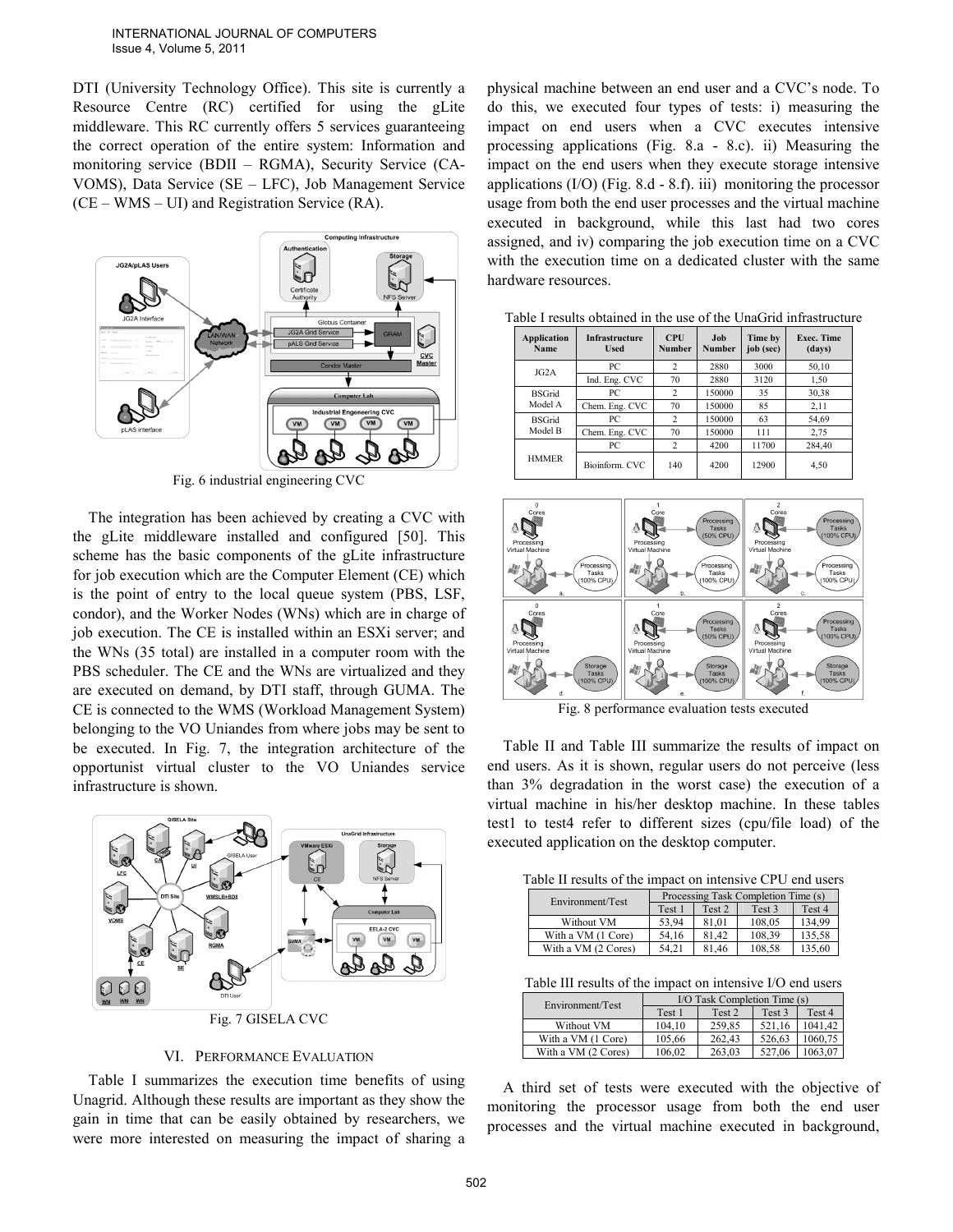while this last had two cores assigned; for such, intensive processing tasks were executed within both environments. The results are shown in Fig. 9.



Fig. 9 CPU usage for virtual machine and end user process

In the test, after measuring CPU use with no virtual machine running, we initiate (time 3) a virtual machine using nearly 50% of the CPU, and at 5, we increase its computational requirements to something close to the 100%. We then modify the CPU need from the end user. Between 7 and 8 the user demands a 50% of the CPU and the virtual machine load automatically decreases to 50%. Between 9 and 10 the user increases the consumption to about 100% and the virtual machine automatically reduces their consumption to a minimum. Between 11 and 12 the end user goes back to a 50% demand, and after 12, the user leaves alone the physical machine. According to the results shown in Fig. 9, the virtual machine only uses idle processor cycles, guaranteeing a very low impact on the performance perceived by end users.

Finally Table IV shows an average overload of less than 17% of the time required for executing the jobs on the opportunistic infrastructure when compared to the time required on a dedicate infrastructure.

Table IV time execution comparison between an opportunistic and a dedicated infrastructure

| acaicatca minasu actarc |                        |                                            |                    |  |  |
|-------------------------|------------------------|--------------------------------------------|--------------------|--|--|
| Application             | Infrastructure         | Average Execution Time<br>by Job (Minutes) | Overload<br>$(\%)$ |  |  |
| <b>HMMER</b>            | Dedicated              | 164,0                                      |                    |  |  |
|                         | 184,3<br>Opportunistic |                                            | 12,4               |  |  |
| <b>BSGrid</b>           | Dedicated              | 10,2                                       | 16,7               |  |  |
|                         | Opportunistic          | 11,9                                       |                    |  |  |
| <b>BLAST</b>            | Dedicated              | 302,6                                      | 9.3                |  |  |
|                         | Opportunistic          | 330,7                                      |                    |  |  |

## VII. CONCLUSIONS

The proposed opportunistic infrastructure has shown promising results with regard to offering new low-cost opportunities to meet the very specific processing capabilities required in the execution of applications of different research groups at Universidad de los Andes. CVCs breaks the limitations on size, accuracy and time currently experimented by our researchers. These results show the solution proposed as an opportunistic virtual infrastructure that can take advantage of the processing capabilities of the resources available in computer labs on a university campus, while users carry out their conventional activities, utilizing a key

virtualization strategy in a non-intrusive manner.

New challenges will have to be faced in order to improve the processing capabilities offered: a requirement is to analyze how to guarantee quality of service, improving the best effort scheme currently in use, to define a storage system to obtain storage capacities in an opportunistic way, and to define a jobsubmit portal to make easier the use of the infrastructure.

### ACKNOWLEDGMENT

This work presents software developed and tested by a team of which the authors are only a small part. The authors thank and acknowledge the support provided by the EELA-2 and GISELA projects. Both projects are co-funded by the European Commission under the Seventh EU Framework Programme.

### **REFERENCES**

- [1] Ian Foster and Carl Kesselman, *The Grid 2: Blueprint for a future computing infrastructure*., 2003.
- [2] TORQUE Resource Manager. [Online]. http://www.clusterresources.com/products/torque-resource-manager.php
- [3] R. Henderson and D. Tweten, "Portable batch system: External reference specification," in *Technical report, NASA, Ames Research Center*, 1996.
- [4] Sun Microsystems. Sun Grid Engine. [Online]. http://www.sun.com/software/sge/
- [5] IBM. Tivoli Workload Scheduler LoadLeveler. [Online]. http://www-03.ibm.com/systems/clusters/software/loadleveler/index.html<br>The Globus Alliance. Globus Toolkit Homepage.
- [6] The Globus Alliance. Globus Toolkit Homepage. [Online]. http://www.globus.org/toolkit/
- [7] EGEE. gLite. [Online]. http://glite.web.cern.ch/glite/
- [8] David Toth and David Finkel, "Characterizing resource availability for volunteer computing and its impact on task distribution methods," in *Proceedings of the 6th WSEAS International Conference on Software Engineering, Parallel and Distributed Systems*, Wisconsin, 2007, pp. 107-114.
- [9] David Anderson, Jeff Cobb, Eric Korpela, Matt Lebofsky, and Dan Werthimer, "SETI@home An Experiment in Public-Resource Computing," *Communications of the ACM*, vol. 45, pp. 56-61, November 2002.
- [10] Francisco Brasileiro and Rodrigo Miranda, "The OurGrid Approach for Opportunistic Grid Computing," in *Proceedings of the First EELA-2 Conference*, Bogotá D.C., 2009.
- [11] David P. Anderson and Gilles Fedak, "The computational and storage potential of volunteer computing," in *In CCGRID '06*, 2006, pp. 73–80.
- [12] L. Kroeker, "The Evolution of Virtualization," in *Communications of the ACM*, vol. 52, New York, 2009, pp. 18-20.
- [13] V. Chaudhary, J. P. Walters, S. Guercioa, and S. Gallo, "A Comparison of Virtualization Technologies for HPC," in *22nd International Conference on Advanced Information Networking and Applications*, New York, 2008, pp. 861-868.
- [14] S. Yamasaki, N. Maruyama, and S. Matsuoka, "Model-Based Resource Selection for Efficient Virtual Cluster Deployment," in 3rd Int. *Workshop on Virtualization Technology in Distributed Computing*, New York, 2007.
- [15] I. Foster et al., "Virtual Clusters for Grid Communities," in *Sixth IEEE International Symposium on Cluster Computing and the Grid*, New York, 2006, pp. 513-520.
- [16] Shoch, John F.; Hupp, Jon A., "The "Worm" Programs Early Experience with a Distributed Computation," *Communications of the ACM*, vol. 25, no. 3, marzo 1982.
- [17] Dana Petcu and Marius Petcu, "Distributed Jess on a Condor pool," in *Proceedings of the 9th WSEAS International Conference on Computers*, Wisconsin, 2005, article 11, 5 pages.
- [18] GIMPS: Great Internet Mersenne Prime. [Online]. http://www.mersenne.org/
- [19] Distributed.Net. [Online]. http://www.distributed.net